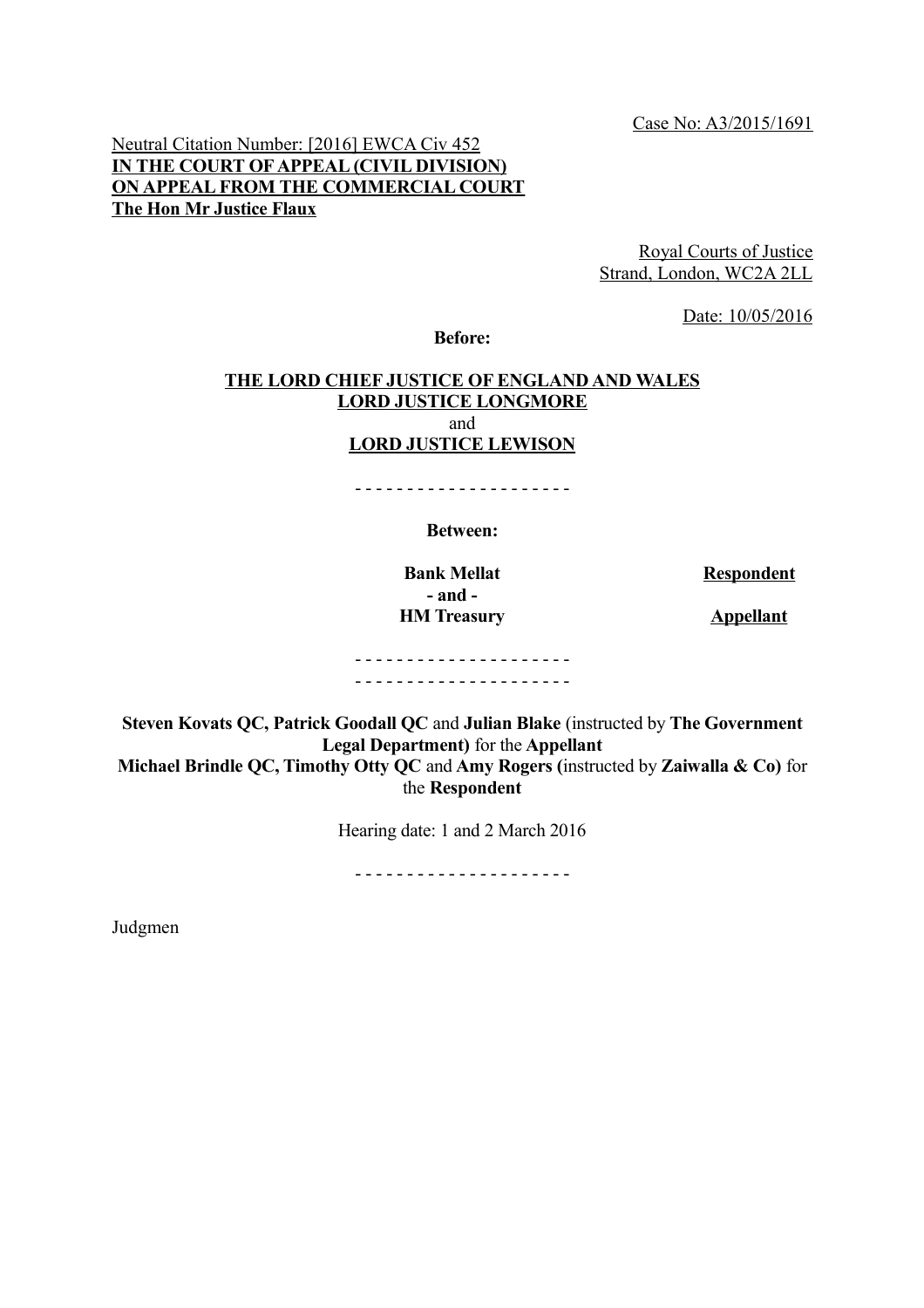### t**Lord Thomas of Cwmgiedd, CJ:**

- **1.**In June 2013 the Supreme Court in *Bank Mellat v HM Treasury (No 2)* [2013] UKSC 39, [2014] AC 700 decided by a majority that HM Treasury had breached the human rights of Bank Mellat, a large Iranian bank, under Article 1 Protocol 1 (A1P1) of the European Convention on Human Rights. The rights in question were the peaceful enjoyment of its possessions which the Supreme Court held were violated by making an Order in Council, the Financial Restrictions (Iran) Order (the 2009 Order), on 9 October 2009 under s.62 and Schedule 7 of the Counter-Terrorism Act 2008. HM Treasury had made the 2009 Order because it believed that Bank Mellat was engaged in facilitating the development of nuclear weapons by Iran. The majority of the Supreme Court held in essence that the 2009 Order was irrational in its incidence and disproportionate to any contribution it could rationally be expected to make to its objective: see in particular the judgment of Lord Sumption at paragraphs 25-27.
- **2.**The effect of the 2009 Order was, as HM Treasury intended, to shut Bank Mellat out of the UK financial sector. Mitting J, who had initially heard the claim, had found that Bank Mellat had suffered some damage to its possessions. The Supreme Court remitted to the High Court the claim made by Bank Mellat. That claim has been allocated to the Commercial Court and is due for trial in October 2016.
- **3.**Bank Mellat claims that the losses it sustained because it was prevented by the 2009 Order from carrying on its business in the UK amount to \$4bn. It advances the claim for that amount under s.8 of the Human Rights Act 1998 (HRA) on the basis that it has suffered that loss to its possessions as a result of the making of the 2009 Order in breach of its human rights. In determining whether to award damages and in determining the amount of the award, s.8(4) of the HRA requires the court to:

"take into account the principles applied by the European Court of Human Rights in relation to the award of compensation under Article 41 of the Convention."

**4.** Article 41 provides:

"If the Court finds that there has been a violation of the Convention or the Protocols thereto, and if the internal law of the High Contracting Party concerned allows only partial reparation to be made, the Court shall, if necessary, afford just satisfaction to the injured party."

**5.** The approach to be adopted by the courts of the UK under this provision is set out in *R (Greenfield) v SSHD* [2005] UKHL 14, [2005] 1 WLR 673 at paragraph 6, *Anufrijeva v Southwark LBC* [2003] EWCA Civ 1406, [2004] QB 1124 at paragraphs 57-59 and *R (Faulkner) v Secretary of State for Justice* [2013] UKSC 23, [2013] 2 AC 254 at paragraph 39.

- **6.**Included within Bank Mellat's claim as detailed in the particulars of claim as to quantum are two heads of loss:
	- **i)** The loss of 60% of the earnings before tax of Persia International Bank plc (PIB), a company in which Bank Mellat holds 60% of the shares.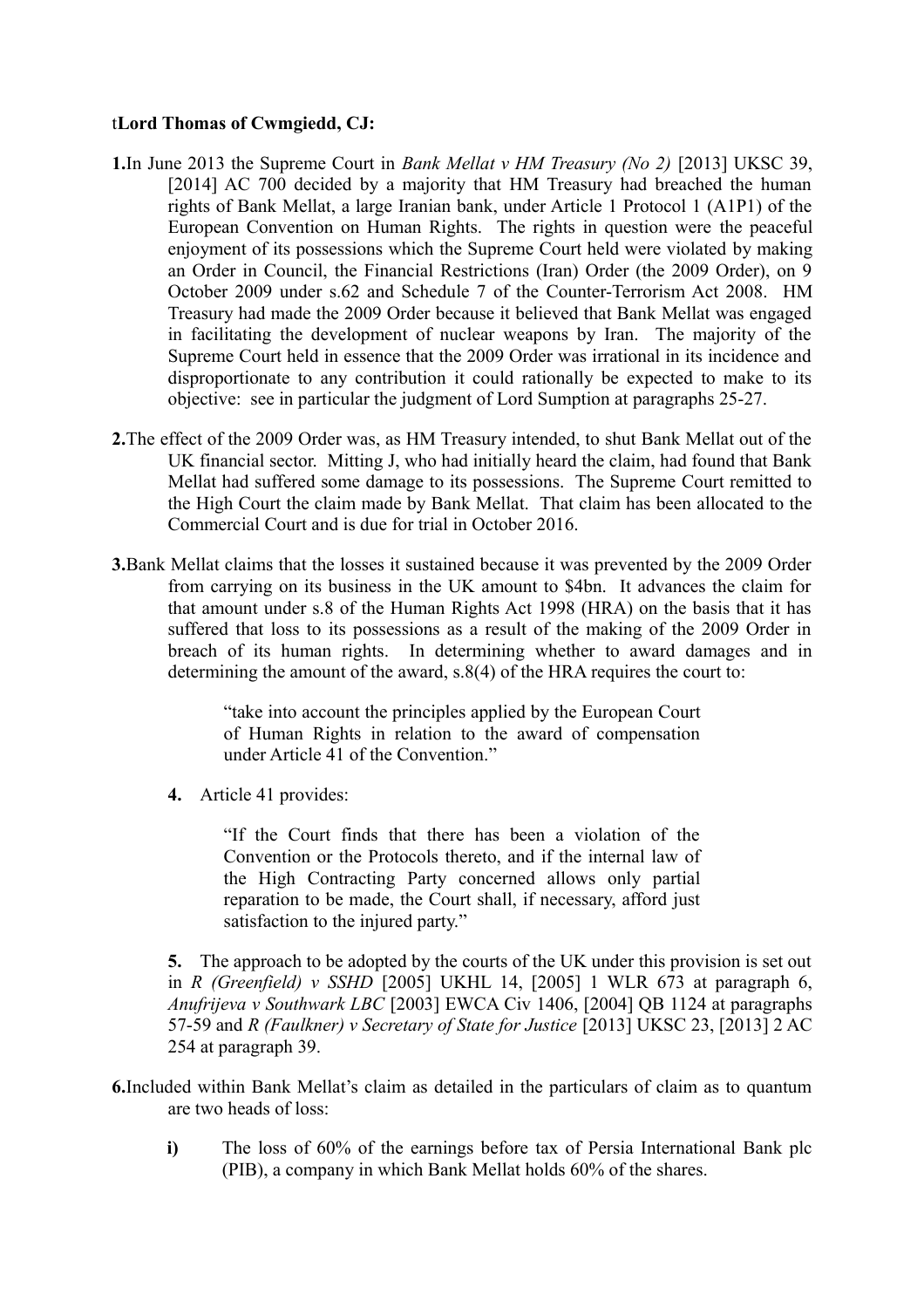- **ii)** Loss of future business.
- **7.**An order was made for the trial of three preliminary issues. They were heard by Flaux J. The first was determined by Flaux J in favour of Bank Mellat in his judgment given on 6 May 2015 [2015] EWHC 1258 (Comm); see paragraphs 2-25 of the judgment. It is not the subject of an appeal. The other two issues can be summarised as follows:
	- **iii)** Was Bank Mellat entitled as a matter of law to claim directly against HM Treasury 60% of the loss of earnings before tax suffered by PIB?
	- **iv)** Was Bank Mellat able to claim loss of future income? The issue as drafted was more complex, but as I explain at paragraph [45](#page-11-0) below, Flaux J was right in expressing it in these simpler terms.

**v)** Flaux J decided the first of these issues in favour of Bank Mellat (see paragraphs 26-52 of his judgment), but declined to decide the second issue (see paragraphs 53-78).

**8.** I consider that Flaux J was incorrect in the result on the first issue, but correct on the second issue for the following reasons.

#### **9.** I**ssue 1: The claim by Bank Mellat for 60% of PIB's loss of earnings before tax.**

- **10.** HM Treasury contended that Bank Mellat was not entitled as a matter of law to advance the claim for the loss sustained by it as a shareholder in PIB for its proportion of PIB's loss of earnings for two reasons:
	- **vi)** PIB was entitled as a matter of the law of England and Wales to claim against HM Treasury under ss.7 and 8 of the HRA as a victim for losses it had itself sustained for breach of its rights under A1P1 caused by the 2009 Order. Bank Mellat as a shareholder could not make a claim as a matter of the law of England and Wales for the loss PIB had suffered. The claim for PIB's loss had to be made by PIB which had a right to bring such a claim against HM Treasury under the applicable legislation.
	- **vii)** The position under the law applied by the Strasbourg Court was to the same effect.

**viii)** HM Treasury had to succeed on both points to defeat this head of claim as a matter of law. Flaux J decided the first of these points in favour of Bank Mellat on the basis that PIB could not itself bring a claim under the applicable legislation for the losses it had sustained as a result of the 2009 Order. Although it was therefore unnecessary to decide the second point, he considered, contrary to the submissions of Bank Mellat, that the Strasbourg court recognised a rule equivalent to the law of England and Wales which would have prevented Bank Mellat bringing a claim had PIB been entitled to claim for the loss it had suffered.

**ix)** *Could PIB make a claim under A1P1 for the losses caused to it by the 2009 Order?*

**11.** The claim advanced by Bank Mellat for 60% of the loss of earnings of PIB was made on the basis that it had standing to bring a claim under s.63 of the Counter-Terrorism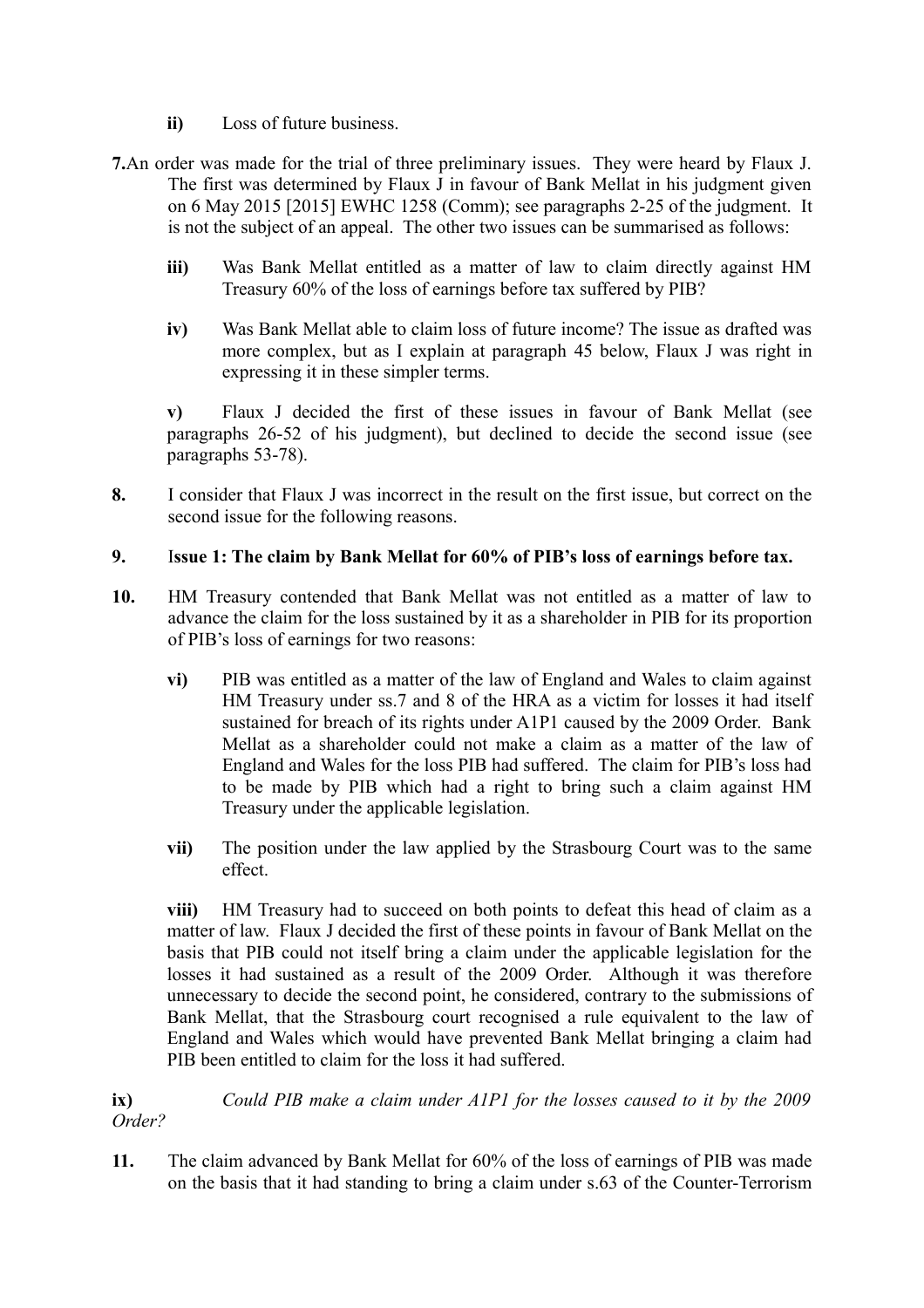Act 2008 and the HRA 1998, whereas PIB, although it had standing to bring a claim under s.63, did not have standing to bring a claim under the HRA.

- **12.** Bank Mellat's claim under s.63 of the Counter-Terrorism Act 2008 was premised on the following provisions:
	- **x)** S.63(2) permitted "any person affected" by any decision of HM Treasury in connection with the exercise of its functions under Schedule 7 to apply to the High Court to set aside the decision. S.63(4) provided that if the decision was set aside, then the court could make any order or give any relief as might be made in proceedings for judicial review.
	- **xi)** The 2009 Order was a decision under Schedule 7.
	- **xii)** Article 4 of the 2009 Order contained the prohibition:

"The Treasury direct that a relevant person must not—

(a) enter into, or

(b) continue to participate in,

Any ransaction or business relationship with a designated person".

**xiii)** Article 2 defined relevant persons as:

"The direction in article 4 is given to all persons operating in the financial sector (referred to in that article as *"relevant persons")."*

**xiv)** Article 3 of the Order provided:

"(1) The direction in article 4 is given in relation to transactions or business relationships with the following persons (referred to in that article as "designated persons")—

(a) Bank Mellat, whose head office is located at No. 327 Taleghani Avenue, Tehran 15817 Iran;

(b) Islamic Republic of Iran Shipping Lines ("IRISL") ….;

(c) a branch of Bank Mellat or IRISL.

(2) In paragraph (1), "branch" means a place of business of a person, other than its head office, which has no legal personality separate from that person, and which carries out directly all or some of the transactions inherent in that person's business."

**xv)** Once the Supreme Court had decided that the Order could be set aside under the provisions of s.63 of the Counter-Terrorism Act 2008, then the court could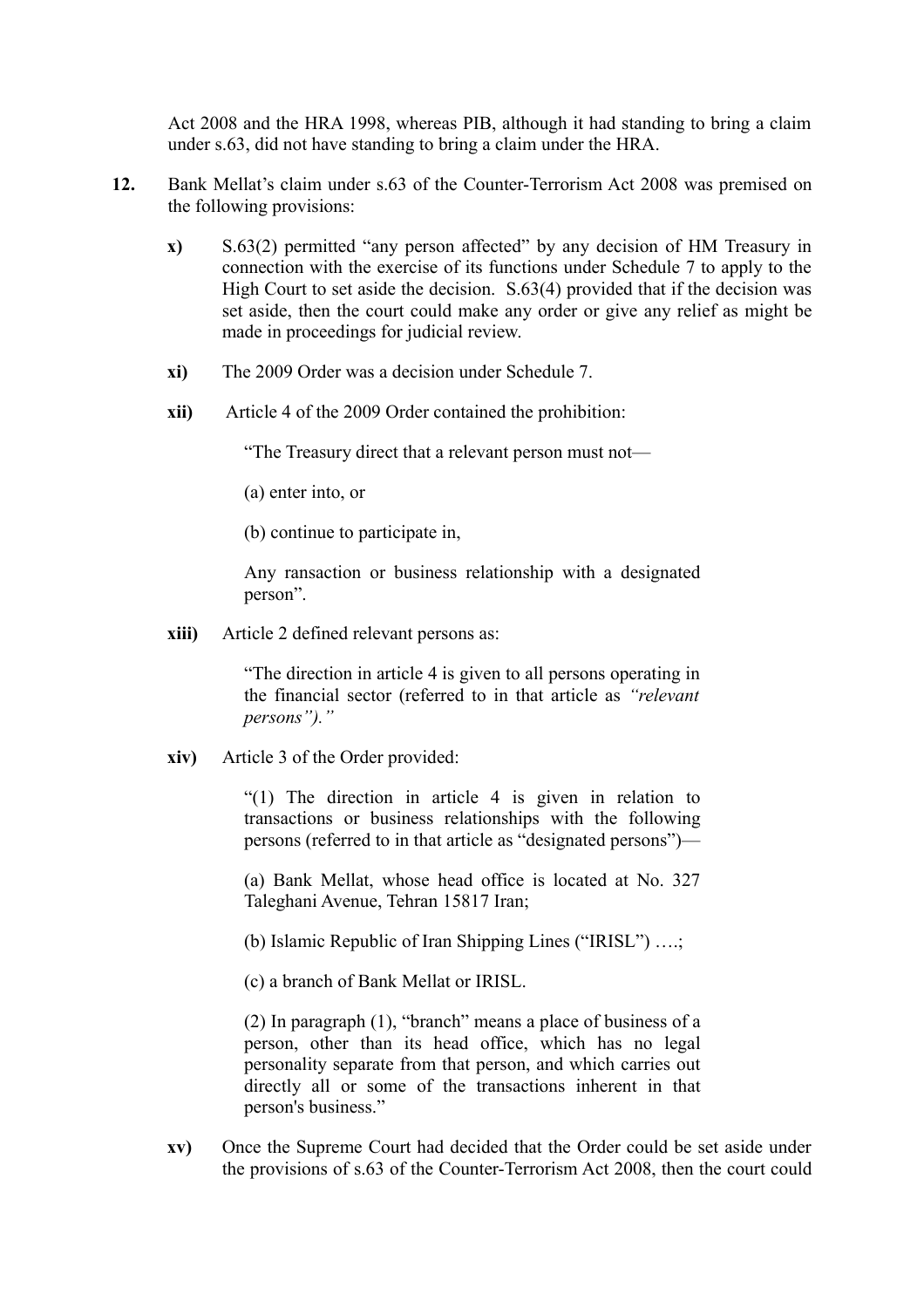under those provisions award such relief as could be given in judicial review. The relief that can be given in judicial review includes damages under the HRA.

- **xvi)** Bank Mellat was entitled to damages under the HRA as it had victim status under s.7 of the HRA and could therefore claim just satisfaction under s.8.
- **13.** It was submitted by Bank Mellat that the judge was correct in deciding that PIB could not bring a similar claim, as although it had a right to bring a public law claim under s.63 of the Counter-Terrorism Act 2008, it did not have victim status under s.7 of the HRA which would entitle it to bring a claim under s.8. It was not a victim on the basis that it was not directly affected by the 2009 Order which the Supreme Court had found breached A1P1. The judge had decided (see paragraph 33 of his decision) that PIB was only a victim in a secondary sense as, although PIB was a relevant person under the 2009 Order, that Order was targeted at Bank Mellat and only Bank Mellat had the requisite standing as a victim under s.7 of the HRA and under s.63 of the Counter-Terrorism Act 2008.
- **14.** I cannot accept this submission.
- **15.** In my judgment there can be no doubt that PIB was a relevant person within the meaning of the 2009 Order which defined a relevant person by reference to the definition in paragraphs 4 and 6 of Schedule 7 of the Counter-Terrorism Act 2008. PIB clearly fell within that definition as it was a UK bank authorised under the Financial Services and Markets Act 2000.
- **16.** Each relevant person within the meaning of the 2009 Order was prohibited by Article 4 of the 2009 Order from entering into, or continuing to participate in, any transaction or business relationship with Bank Mellat. As Bank Mellat had no presence in the UK, the only way in which HM Treasury could give effect to the Order was by directing, as it did by Article 4, relevant persons not to deal with Bank Mellat.
- **17.** PIB was therefore, in my view, a person affected by the Order and thus had a right under s.63(2) of the Counter-Terrorism Act 2008 to apply to set it aside and the consequential right to seek relief under s.63(4).
- **18.** Whether the relief which PIB was entitled to claim under s.63(4) included the right to seek just satisfaction under s.8 of the HRA depended on whether PIB had victim status for the purposes of the HRA. In my view it had that status as PIB's standing to bring a claim fell within the terms of both s.7(3) and s.7(7).
	- **xvii)** S.7(3) of the HRA provided that:

"If the proceedings are brought on an application for judicial review, the applicant is to be taken to have a sufficient interest in relation to the unlawful act only if he is, or would be, a victim of that act."

**19.** As the terms of s.63 of the Counter-Terrorism Act permitted the court to grant such relief as might be granted on judicial review, it follows as a matter of ordinary construction of these provisions that PIB was a victim within the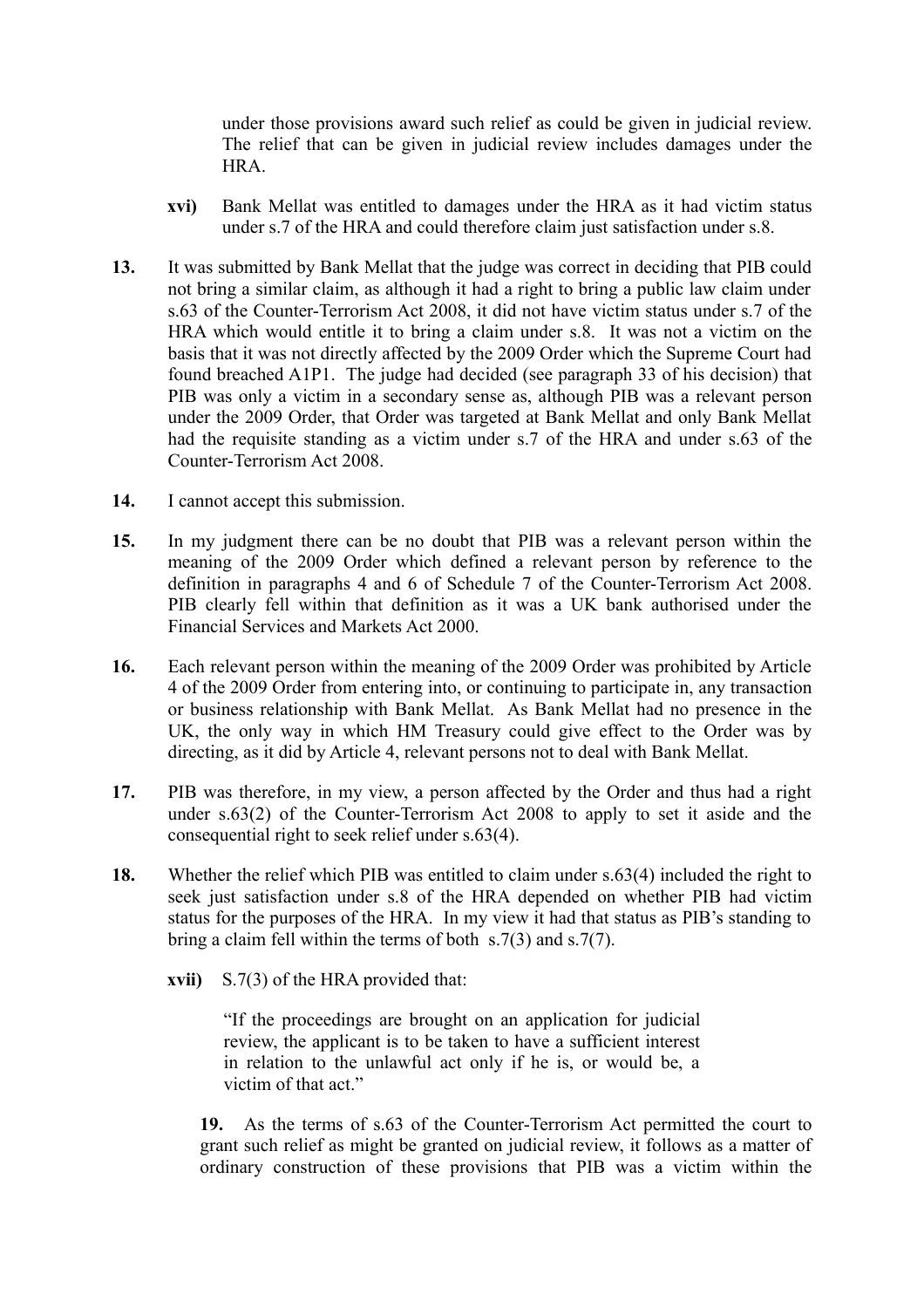meaning of s.7 of the HRA and therefore entitled to claim under s.8. That was the basis on which Bank Mellat had claimed, as I have explained, and there is no relevant distinction between Bank Mellat's basis of claim and PIB's basis of claim.

**xviii)** S.7(7) provided:

"For the purposes of this section, a person is a victim of an unlawful act only if he would be a victim for the purposes of Article 34 of the Convention if proceedings were brought in the European Court of Human Rights in respect of that act."

**20.** The requirements of Article 34 are analysed in the judgments of Lord Hope (at paragraphs 24-28), Lord Brown (at paragraph 73) and Lord Reed (at paragraphs 111-112) in *Axa General Insurance Ltd v HM Advocate* [2011] UKSC 46, [2012] 1 AC 868*.* Applying that analysis, PIB was affected by the 2009 Order and that affect was direct for the reasons I have explained. The consequences to PIB cannot be said to be too remote as PIB was directly prohibited from dealing with Bank Mellat and that direct prohibition was one of the principal means of preventing Bank Mellat dealing through the UK. It follows therefore that PIB had victim status under s.7(7) and therefore was itself entitled to claim just satisfaction under s.8.

- **21.** As HM Treasury were in my view right on the first point, it is necessary to consider the second point (which Flaux J would have decided in their favour) as, to succeed on the first preliminary issue before us, HM Treasury must succeed on that second point also.
- **22.** *(b) Could PIB bring a claim under the principles decided by the Strasbourg Court?*
- **23.** It was common ground that if PIB could bring a claim under the HRA on the basis I have set out, then as a matter of the domestic law of England and Wales, Bank Mellat could not claim for the loss it had suffered in its capacity as a shareholder because of the principle set out in *Johnson v Gore Wood* [2002] 2 AC 1 (see in particular pages 35-36, 62-66) and the helpful summary by Clarke LJ (as he then was) in *Webster v Sandersons Solicitors* [2009] EWCA Civ 830, [2009] 2 BCLC 542. This principle is sometimes described as the rule preventing the recovery of the shareholder's reflective loss; the loss the shareholder has suffered in such circumstances will be the "diminution in the value of the shareholder's shareholding where that merely reflects the loss suffered by the company". Where such a loss could have been made good at the suit of the company, no claim by the shareholder can lie, even if the company has failed to bring the claim for the loss the company has suffered. However the principle distinguishes the position of a shareholder where the company has no cause of action to sue for the loss; in such a case the shareholder has a right to claim. Furthermore where there are breaches of duty both to the shareholder and the company, the shareholder has a right to claim but only in respect of any loss that is separate and distinct from the loss suffered by the company.

**24.** *The basis of the rationale for Bank Mellat's inability to claim as a shareholder under the law of England and Wales*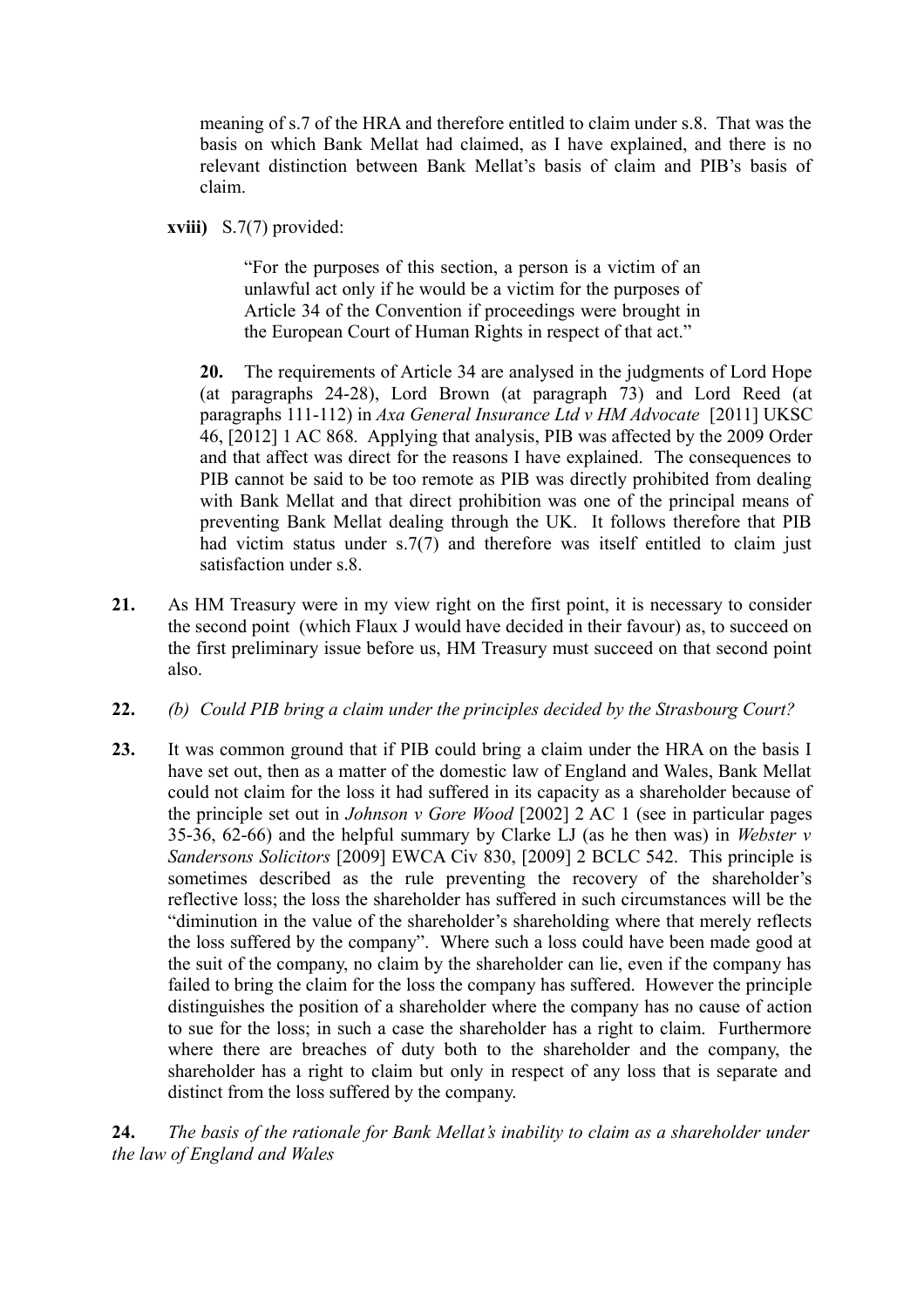- **25.** Although that outcome was common ground, the reason for it was not entirely common ground. Bank Mellat contended that it was necessary to distinguish between:
	- **xix)** The rule that a shareholder did not have a cause of action where the company had a claim; the basis of this rule was that the shareholder had no standing to bring a claim.
	- **xx)** The position of a shareholder who had standing to bring a claim, as it had an independent right to claim for a wrong done to it, but was not entitled to recover the loss suffered by the shareholder as a shareholder where the company could bring a claim for the loss. There the basis of the rule was to prevent double recovery or recovery that would prejudice the creditors of the company.

**xxi)** It was submitted that Bank Mellat had a claim as a direct victim of the unlawful 2009 Order and therefore had standing to bring a claim and could include in that claim the loss it had suffered in its capacity as a shareholder. As PIB had not brought a claim, HM Treasury was not at risk of double recovery.

**26.** Bank Mellat relied on a passage in the judgment of Lord Millett in *Johnson v Gore Wood* at page 62:

> "The position is, however, different where the company suffers loss caused by the breach of a duty owed both to the company and to the shareholder. In such a case the shareholder's loss, insofar as this is measured by the diminution in value of his shareholding or the loss of dividends, merely reflects the loss suffered by the company in respect of which the company has its own cause of action. If the shareholder is allowed to recover in respect of such loss, then either there will be double recovery at the expense of the defendant or the shareholder will recover at the expense of the company and its creditors and other shareholders. Neither course can be permitted. This is a matter of principle; there is no discretion involved. Justice to the defendant requires the exclusion of one claim or the other; protection of the interests of the company's creditors requires that it is the company which is allowed to recover to the exclusion of the shareholder."

**27.** Although it is not necessary, for the reason I give at paragraph [28](#page-7-0) below, to express a final view on this contention, it does not seem to me to be correct. The explanation by Lord Bingham at pages 35-36 of the circumstances where a shareholder can bring a claim in relation to a loss suffered by the shareholder and the company is premised on the existence of a separate duty to the shareholder and a loss to the shareholder distinct and separate from the loss suffered by the company. This is also clear from the judgment of Lord Hutton at pages 51-55 where he discusses the reasons for following what was established in *Prudential Assurance v Newman* [1982] Ch 204. Moreover, I do not read the judgment of Lord Millett as supporting the contention put forward by Bank Mellat. The loss suffered by PIB through a reduction in its earnings before tax was a loss it suffered; Bank Mellat's loss from this reduction in PIB's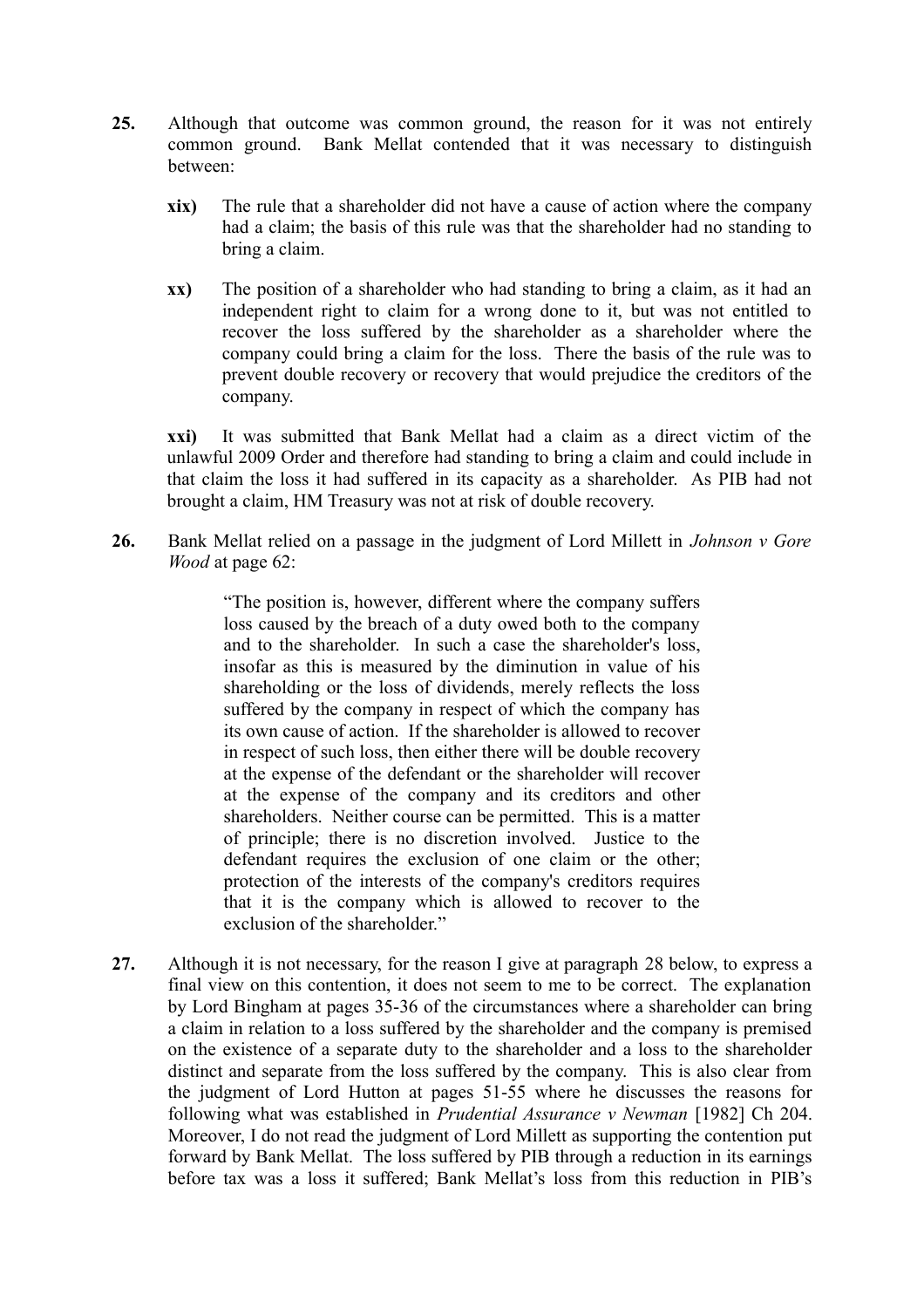earnings was not a distinct loss, but a loss that was suffered by it as a shareholder. As Lord Millett makes clear at page 66 the fact that the shareholder has suffered loss because the company has not brought an action is caused by the decision of the company not to pursue its remedy and not by the wrong of a defendant.

<span id="page-7-0"></span>**28.** It is not in my view desirable to express a final view on this point in a case where the issue arises only tangentially. That is because, in my view, it matters not whether Bank Mellat is right or wrong in its argument as to the reason it cannot maintain a claim as a matter of the law of England and Wales. It is common ground that the claim cannot be brought as a matter of the law of England and Wales. Why it cannot is irrelevant to the determination of the question of whether, under the principles applied by the Strasbourg Court, it could, for the courts of the UK are directed by s.8 of the HRA to take account of that case law.

#### **29.** *The Strasbourg case law*

- **30.** Bank Mellat submitted that it would have a right to claim under the principles established by the Strasbourg Court in its case law, principally *Agrotexim v Greece* (1996) 21 EHRR 250, *Olczak v Poland (*Application 30417/96, judgment of 7 November 2012)*, Ankarcrona v Sweden* (Application no 35178/97, judgment of 27 June 2000) and *Khamidov v Russia* (2009) 49 EHHR 13:
	- **xxii)** There was no decision of the Strasbourg court that restricted a victim's right of recovery once it could establish victim status.
	- **xxiii)** As Bank Mellat had victim status in respect of other losses, nothing restricted its right to recover all its losses, including those it sustained in its capacity as a shareholder in another company. The decisions were solely concerned with the threshold question as to whether a claimant had victim status.
- **31.** Flaux J concluded (at paragraphs 35 to 52 of his judgment), after a review of *Agrotexim, Olczack* and *Khamidov,* that the contention of Bank Mellat was wrong and the principles established were clear. Bank Mellat would not have had victim status under Article 34 to bring the claim in respect of the loss of earnings before tax suffered by PIB.
- **32.** It is necessary to examine each of the cases to which I have referred in the context of the underlying Convention provisions that what is recoverable as just satisfaction under Article 41 is in respect of the loss of possessions under A1P1.
- **33.** In the first of the cases principally relied on, *Agrotexim v Greece* decided in 1996, the applicants were shareholders in a brewery company. The Athens municipality had taken steps to prevent the company using the site of its breweries for a development which had resulted in the insolvency of the company. It was contended that the actions of the municipality were a breach of A1P1 as it had prevented the shareholders from enjoying their possessions. One of the issues before the Strasbourg court was whether the shareholders could maintain the claim as shareholders. The court held they could not draw a clear distinction between claims for actions that affected rights vested in them as shareholders and claims as shareholders in respect of a violation of the rights of the company. The court characterised the claim as an attempt to pierce the corporate veil and concluded that: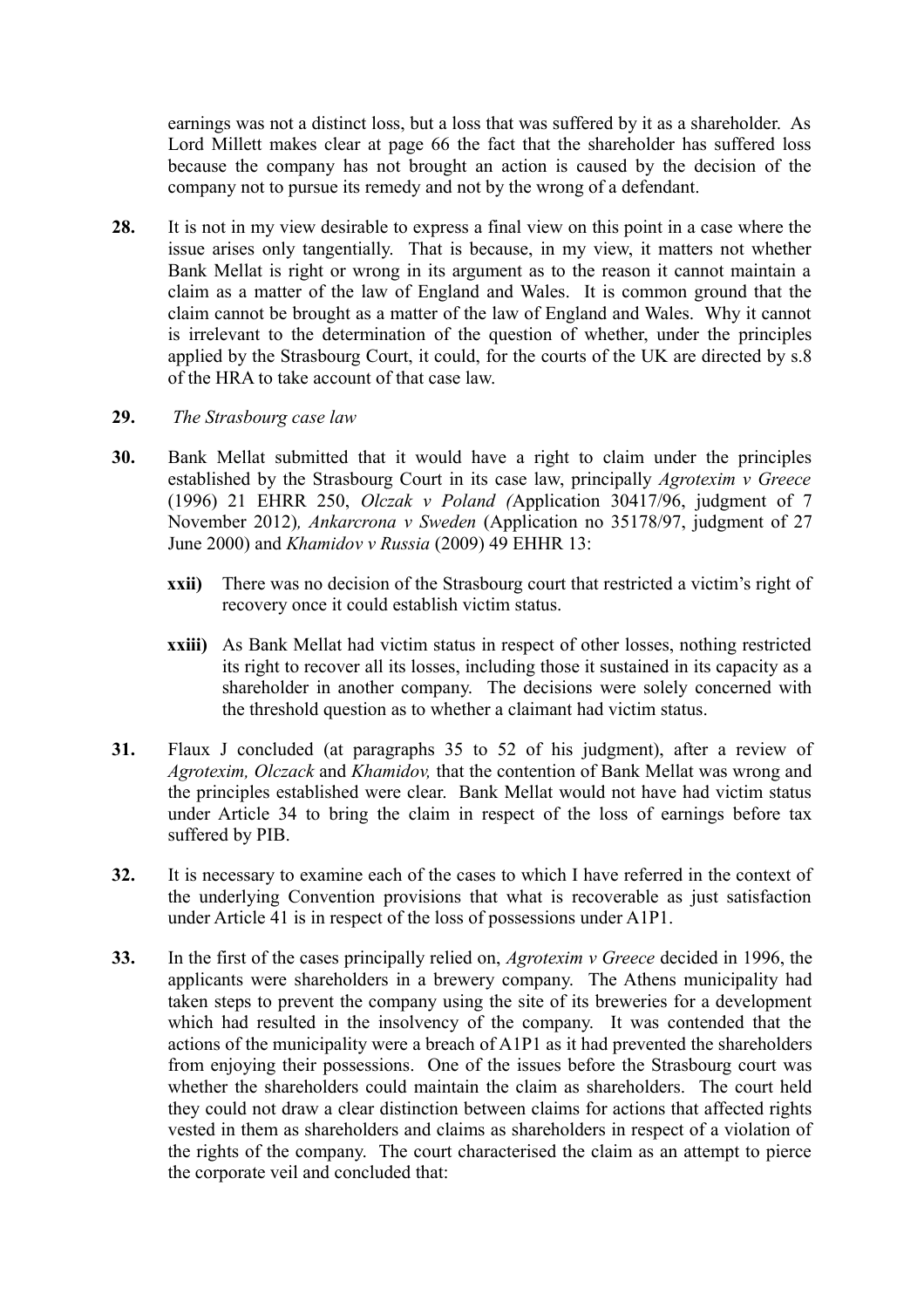"the Court considers that the piercing of the "corporate veil" or the disregarding of a company's legal personality will be justified only in exceptional circumstances, in particular where it is clearly established that it is impossible for the company to apply to the Convention institutions through the organs set up under its articles of incorporation or—in the event of liquidation—through its liquidators. The Supreme Courts of certain Member States of the Council of Europe have taken the same line. This principle has also been confirmed with regard to the diplomatic protection of companies by the International Court of Justice."

**34.** The reference to the International Court of Justice was to its well-known judgment of 5 February 1970 in *Barcelona Traction, Light and Power Company (Belgium v Spain)*.

**35.** This clear principle has been applied in a number of cases, including *Olczak v Poland*, decided in 2002. The applicant was a shareholder in a bank to which a board of receivers had been appointed by the National Bank of Poland. The board of receivers under the authority of the National Bank passed various resolutions which had the effect of reducing the applicant's shareholding from 45% to 0.4%. The court, after referring to *Agrotexim,* distinguished it at paragraph 58 of the judgment, on the basis that in *Agrotexim* the company had been the direct victim whereas in the present case the measures were directed at the applicant's rights as a shareholder which were accordingly directly affected. It said at paragraph 59:

> "… as regards the distinction between the shareholder's interests and those of the company, it should be recalled that the concept of the public company is founded on a firm distinction between the rights of the company and those of its shareholders. Only the company, which has legal personality, can take action in respect of corporate matters. A wrong done to the company may indirectly cause damage to its shareholders, but this does not mean that both are entitled to claim compensation. Whenever a shareholder's interests are damaged by a measure directed at the company, it is up to the latter to take appropriate action. An infringement of the company's rights does not entail liability to the shareholders, even if their interests are affected. Such liability is incurred only if the act complained of is directed at the rights of the shareholder as such (*International Court of Justice, Barcelona Traction, Light and Power Company Limited*, pp. 39 and 41, paras. 56-58 and 66), or if the company has been wound up."

**36.** The court then analysed the effect of what had happened and concluded that the measures had reduced the applicant's shareholding to 0.4% and that his powers to influence the company and to vote had been significantly curtailed. He could claim the loss so caused.

**37.** The court has, however, made exceptions in what can properly be described as exceptional cases.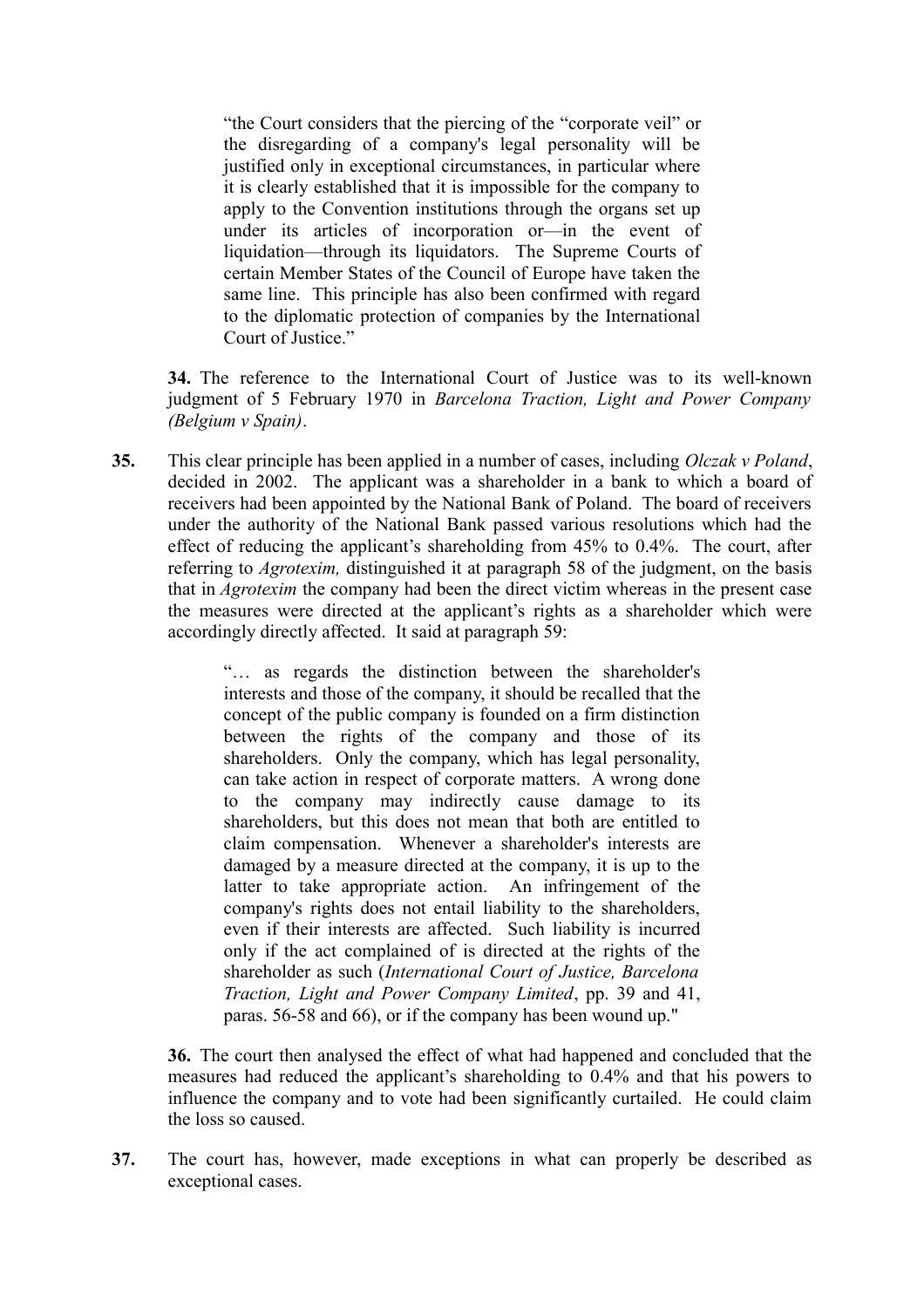**xxiv)** In *Ankarcrona v Sweden*, decided in 2000, the applicant was the sole shareholder in a Swedish limited liability company which had a licence to trade in specified military equipment; it was in effect his business carried on through a company he wholly owned and controlled. The company's application to extend the licence to cover other equipment it had purchased was refused. The applicant contended that he and the business were in practice the same and he could therefore be regarded as a victim under Article 34 of the Convention. The court distinguished *Agrotexim* on the basis that in that case the applicants owned only about half the shares. It said of the present application at paragraph 1:

> "There is no risk of differences of opinion among shareholders or between shareholders and a board of directors as to the reality of infringements of the rights protected under the Convention and its Protocols or concerning the most appropriate way of reacting to such infringements.

> Having regard to the absence of competing interests which could create difficulties, for example in determining who can apply to the Court and in the light of the circumstances of the case as a whole, the applicant can, in the Court's opinion, reasonably claim to be a victim within the meaning of Article 34 of the Convention, in so far as the impugned measures taken with regard to the company are concerned."

**38.** The applicant's application under A1P1 was nonetheless dismissed by the court on the basis that the applicant had not been deprived of any property.

**xxv)** *Khamidov v Russia,* decided in 2007, was a similar case. The applicant was co-owner with his brother of land in Chechnya; he and his brother had established a bakery operated by a limited liability company which they had incorporated and owned; the business was the main source of income. As a result of fighting in Chechnya the applicant had to leave all of the land. When he tried to return in 1999 he was prevented from doing so by Russian police and the land continued to be occupied by Russian authorities until possession was recovered between 2001 and 2002. The land in respect of which a claim was made comprised land transferred to the company for the bakery business, some land owned by the applicant and some land owned by his brother. The brother had provided the applicant with a power of attorney to bring the original claim in Russia for compensation which was rejected by the Russian authorities. An issue arose as to the entitlement of the applicant to maintain the claim before the Strasbourg Court. Bank Mellat relied particularly on this decision as it contended that it showed that the applicant was entitled to recover damages by way of just satisfaction to the extent of his half interest in the company. The court re-stated the general principle:

> "The Court reiterates that where the acts or omissions complained of affect a company, the application should be brought by that company. Disregarding a company's legal personality as regards the question of being a "victim" will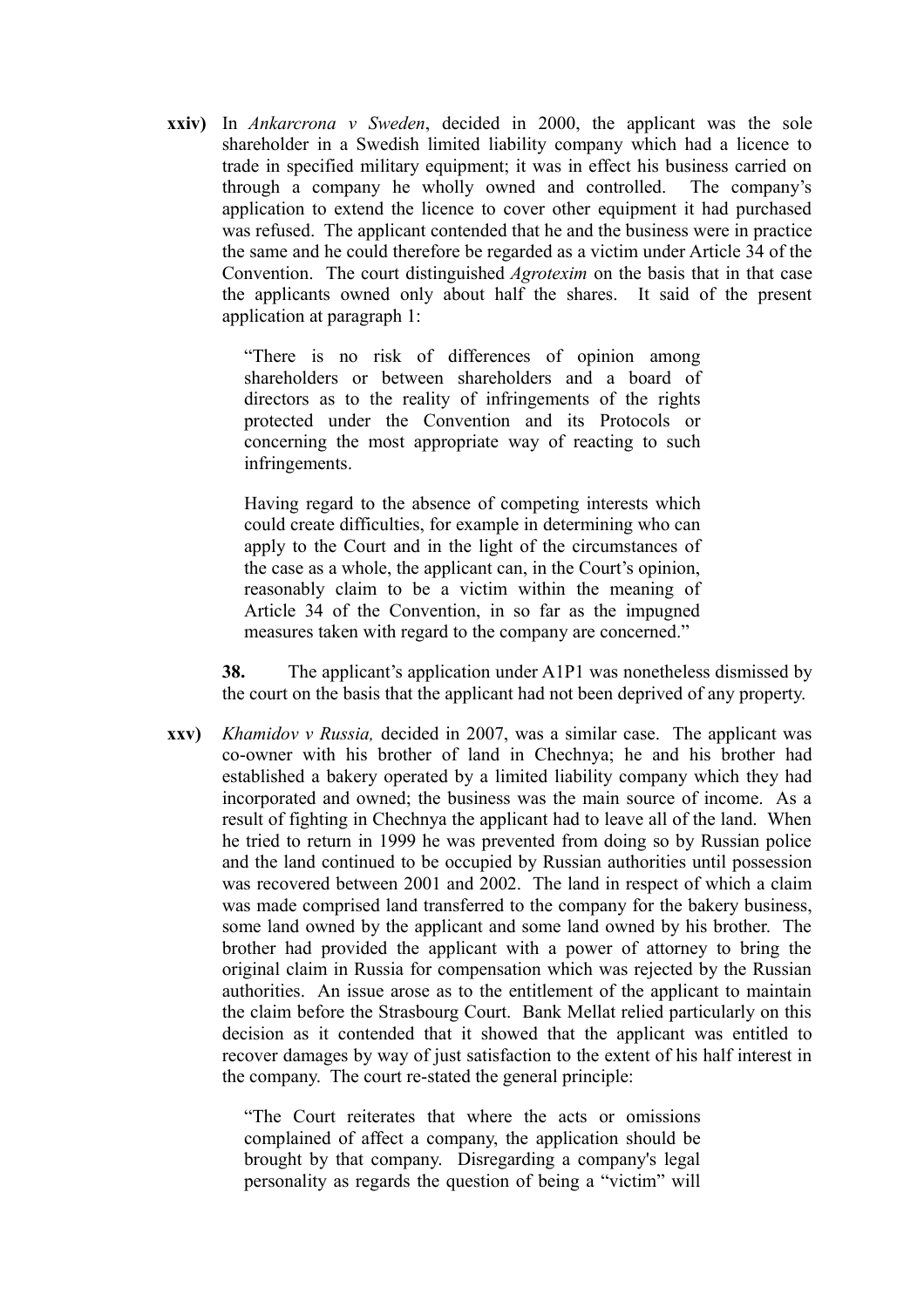be justified only in exceptional circumstances [citing *Agrotexim* and other cases]. On the other hand, the sole owner of a company can claim to be a "victim" within the meaning of art. 34 of the Convention in so far as the impugned measures taken in respect of his company are concerned, because in the case of a sole owner there is no risk of differences of opinion among shareholders or between shareholders and a board of directors as to the reality of infringement of Convention rights or to the most appropriate way of reacting to such infringement [citing *Ankarcrona* and other cases]."

**39.** The court concluded that on the facts of the case the applicant and his brother were the sole co-owners of the bakery company and the land on which the company carried out its business; the applicant and his brother did not have competing interests. The applicant could therefore be considered as having victim status in respect of the land owned by the company to the extent of his interest.

- **40.** In my view the general principle applied by the Strasbourg Court is clear. Save in exceptional circumstances, it is the company and not its shareholders who have the status and standing as a victim to bring the claim for the loss sustained by the company; the principle established by *Agrotexim* is very clear. This view is the same as that reached by Flaux J in this case and by Neuberger J *in Humbercycle Finance Group v Hicks* [2001] EWHC 700 (Ch) at paragraph 45. As this is the clear principle there is no basis for contending that Bank Mellat is entitled to recover as a shareholder for the loss sustained by PIB, simply because it has other claims which confer on it victim status. PIB's loss is recoverable by PIB and no one else.
- **41.** The exceptional cases turn on their own special facts. The first of these, *Ankarcrona*, was a case where the property affected by the impugned measures was treated in reality as the business of the applicant because he was the sole shareholder. The second, *Khamidov,* turned on the very special circumstances to which I have referred – the complexity and intertwined nature of the different ownership interests, the position taken by the brother and the fact that he and his brother were the sole coowners of the company.
- **42.** Bank Mellat is not the sole shareholder of PIB. PIB is a financial institution licenced under the Financial Services and Markets Act 2000 and operated by a board of directors who were and are responsible to the regulatory authorities of the UK. Its business and interests were quite distinct from the business of Bank Mellat. The loss sustained was a loss sustained by PIB in the business carried on by it as a company and not by the shareholders. There was no reason to pierce the corporate veil; there was no diminution of Bank Mellat's rights as a shareholder. Bank Mellat had simply suffered a loss of income from its shareholding in PIB as a consequence of the loss of income sustained by PIB as the result of the direction to PIB made by HM Treasury under the 2009 Order. The victim for the loss suffered was PIB. Bank Mellat has no standing to bring the claim for that loss as a victim under the Strasbourg case law.
- **43.** This issue should therefore be decided in favour of HM Treasury and that part of the claim struck out.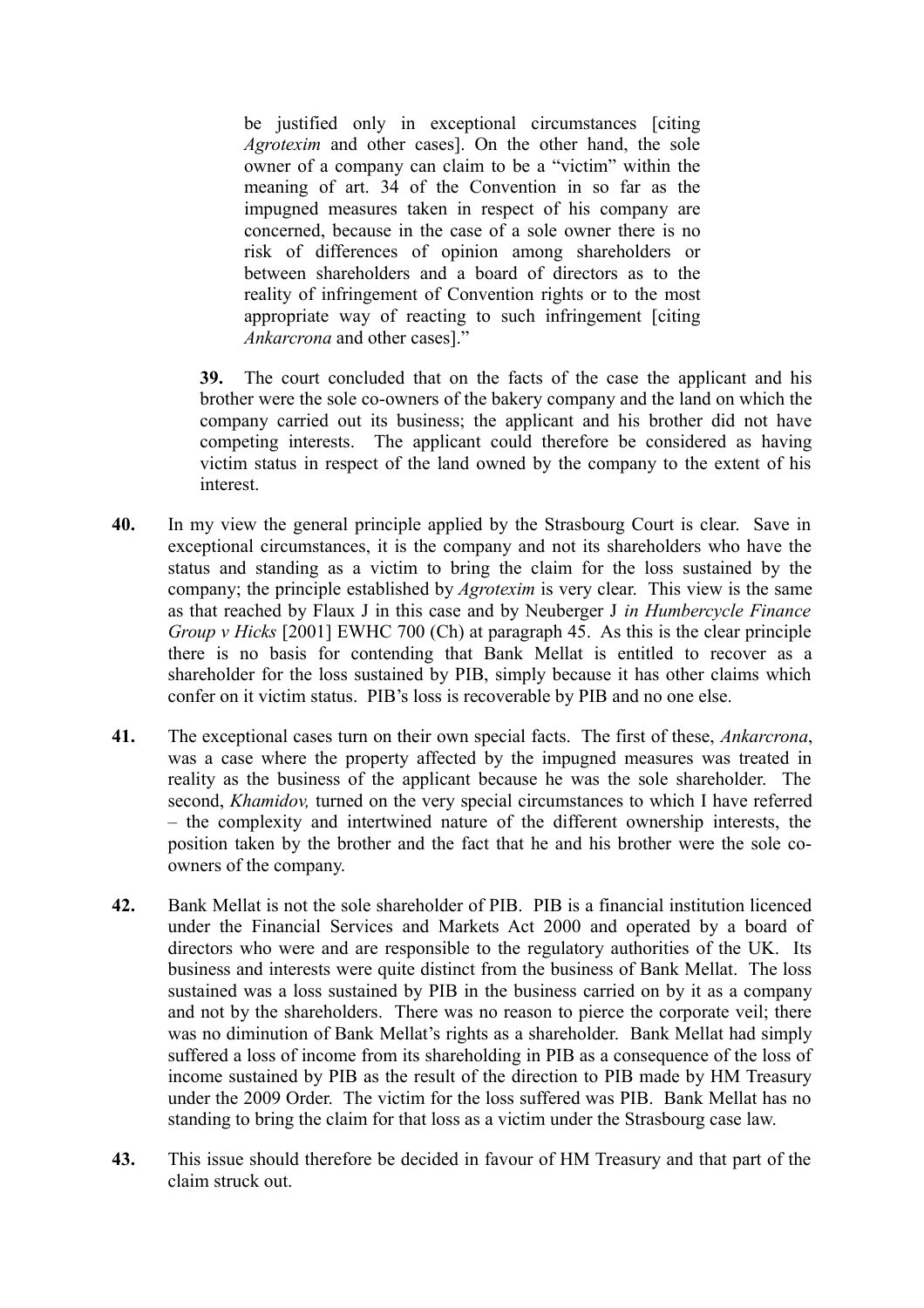#### **44. Issue 2: Should the assessment of just satisfaction include Bank Mellat's loss of income?**

- <span id="page-11-0"></span>**45.** *(a) The issue*
- **46.** The issue as drafted was:

"(a) Whether the only "possessions" of the Claimant within the meaning of A1P1 with which the 2009 Order could have interfered are (i) any "unperformed concluded transactions" as defined in paragraph 40.4.2 of the Amended Defence and (ii) marketable goodwill to the extent (if any) that it was represented by or referable to any such "unperformed concluded transactions".

(b) If not, whether the 2009 Order could in law have interfered with each of the categories of "possessions" identified in the Claimant's schedule served on 5 December 2014 pursuant to paragraph 4 of the Order of Eder J made on 31 October 2014."

- **47.** This formulation did not reflect the real issue between the parties. The opposing contentions were summarised by Flaux J as:
	- **xxvi)** Bank Mellat contended that, as the Supreme Court had decided that the 2009 Order was an unlawful interference with its right to peaceful enjoyment of its possessions, there was no scope to limit the right of recovery by a technical argument about what was meant by possessions. The fundamental position adopted by the Strasbourg Court was that there should be *restiutio in integrum,* including loss of profits (or in the terms of Strasbourg case law, *lucrum cessans)* as compensation for loss of profits was required to ensure just satisfaction.
	- **xxvii)** HM Treasury contended that damages were recoverable only in respect of "possessions" as that term was used in A1P1. Although it was established by the Strasbourg case law that there could be a recovery for a diminution in goodwill, as that was a possession, ordinary loss of income and loss of profit were not to be characterised as a loss of goodwill, were not therefore a possession and there could be no recovery in respect of them. An examination of Bank Mellat's claims showed that the claims were mostly for loss of future income, save for loss of its return on sums deposited with PIB and default penalties for not performing contracts concluded before the 2009 Order came into force. The claims pleaded included loss of profitable business (including international trade finance business), loss of customers and correspondent banking relationships, loss of key delivery services (including Reuters and SWIFT) and loss of profits from international foreign currency denominated letters of credit and the opportunity to earn such profits from the expansion of these businesses.
- **48.** It was not substantially in dispute before Mitting J or the appellate courts in relation to the issue on liability that Bank Mellat had been unable to make use of the goodwill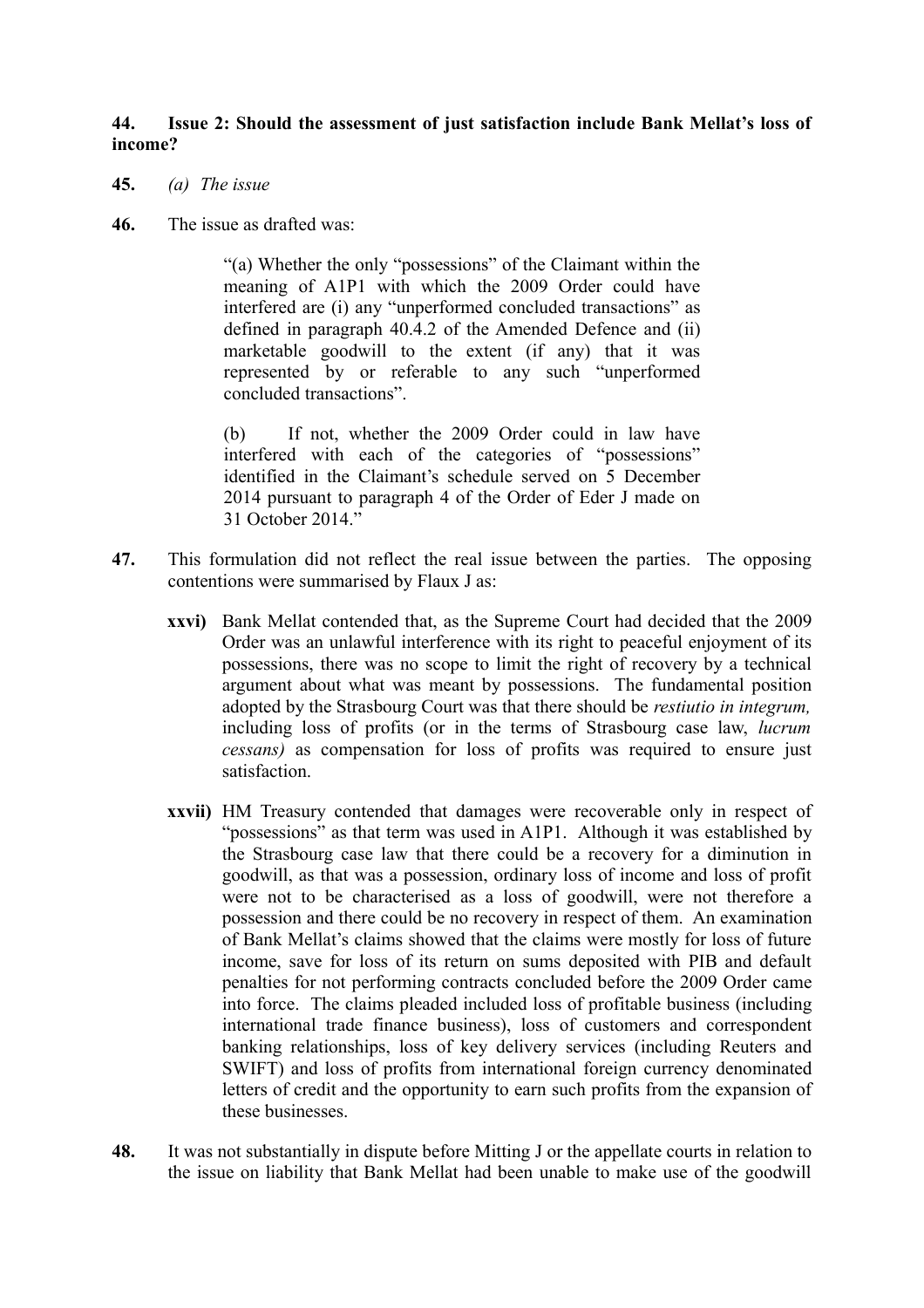which it had established in the United Kingdom after the date on which the 2009 Order came into force. Mitting J found it unnecessary to determine the extent to which Bank Mellat's enjoyment of its possessions and its business had been affected by the 2009 Order (see paragraphs 2 and 20 of his judgment, [2010] EWHC 1332 (QB), [2010] Lloyd's Rep FC504). There was therefore nothing in the decisions on the liability of HM Treasury that in any way delineated the extent of the amount that Bank Mellat was entitled to recover as just satisfaction.

**49.** Flaux J expressed the view that he would expect that consequential loss would be recoverable, unless under the case law of the Strasbourg Court there was a rule of law which precluded such recovery (paragraph 55). Having reviewed the Strasbourg case law he concluded at paragraph 67 that:

> "once it is established that there has been an unlawful interference with the applicant's "possessions" so as to establish a violation of A1P1, damages are recoverable for whatever loss and damage can be established as having been suffered as a consequence of the unlawful interference, including consequential losses such as loss of future earnings or profits, not constrained by whether what is claimed by way of loss is itself a "possession", but only by whether the loss claimed was caused by the unlawful interference with the relevant "possessions" which the court has found."

**50.** However, he then considered the cases decided in England and Wales and the summary of the relevant principles to be derived from both the UK and Strasbourg case law by Lord Dyson MR in *Department of Energy and Climate Change v Breyer Group plc* [2015] EWCA Civ 408, [2015] 1 WLR 4559, at paragraph 23:

> "(i) loss of future income is not a possession protected by A1P1; (ii) loss of marketable goodwill may be a possession protected by A1P1; (iii) a number of factors may point towards the loss being goodwill rather than the capacity to earn future profits: these include marketability and whether the accounts and arrangements of the claimant are organised in such a way as to allow for future cash flows to be capitalised; (iv) goodwill may be a possession if it has been built up in the past and has a present day value (as distinct from something which is only referable to events which may or may not happen in the future), and thus (v) if there is interference which causes a loss of marketable goodwill at the time of the interference, and if that can be capitalised, then it is *prima facie* protected by A1P1."

**51.** Flaux J concluded at paragraph 78:

"… it would be wrong to lay down prescriptions at this stage (before any evidence has been heard) as to what damages will be recoverable by the Bank for the unlawful interference with their possessions. Whilst it is correct that the possessions with which there was unlawful interference cannot include future loss of profits, rather than the goodwill which the Bank had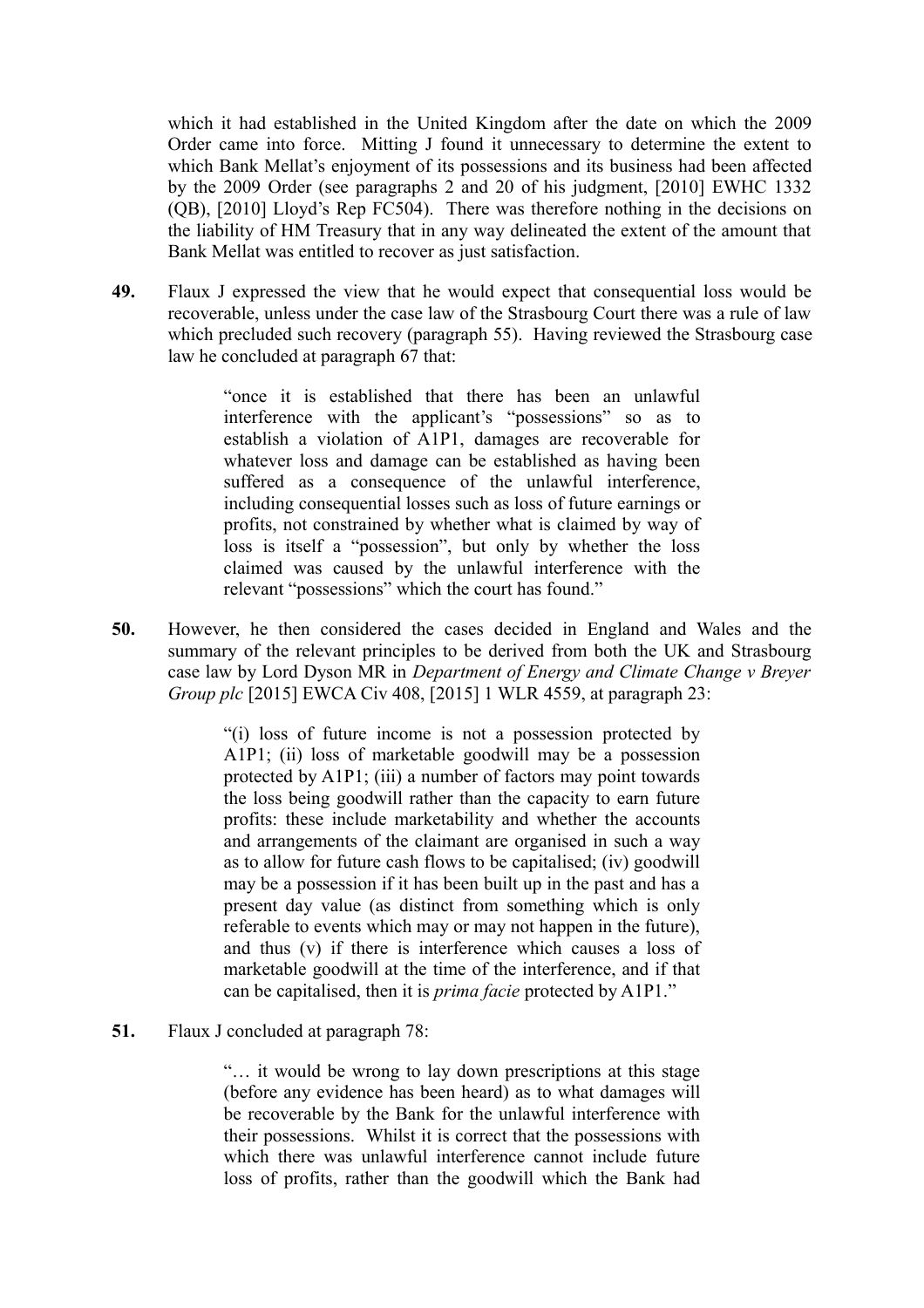built up in this country, which Mitting J has found was a "possession", the issue as to what damages are recoverable for that unlawful interference with the Bank's possessions will depend, not upon an artificial restriction to the effect that, for example, the loss of future profits claimed could not itself be a "possession", but upon issues of causation. Those issues of causation will include whether it can be established that the damages claimed were "demonstrably and directly caused by the violation of A1P1" (see per Coulson J in *Breyer* at [152 (c)]), which is an issue for the full trial, not to be determined at the preliminary issue stage. For present purposes, it is only necessary to record that to the extent that, by the third preliminary issue, the Treasury sought to limit at this stage the damages recoverable by the Bank, I find against the Treasury."

- **52.** It was submitted to us by HM Treasury that Flaux J was wrong.
	- **xxviii)** It was possible now to decide that the only possessions in respect of which Bank Mellat could in principle claim just satisfaction were (1) contracts concluded before the 2009 Order was made and (2) marketable goodwill; the trial judge would then only have to consider the value of marketable goodwill and whether there was any loss for contracts concluded before the 2009 Order was made, as Bank Mellat could have applied for a licence which would have been granted if the contracts were not connected with nuclear proliferation; if the contracts had been connected with nuclear proliferation they would have been illegal on ordinary principles of contract law.
	- **xxix)** Future income which had not been earned and for which no enforceable claim existed was not a possession. There would therefore be no need to explore these claims at trial.
	- **xxx)** The conclusions of Coulson J (at paragraphs 84-86) and of the Master of the Rolls (at paragraph 23(iii)) in *Department of Energy and Climate Change v Breyer* made clear that Bank Mellat was not entitled to claim for loss of future income attributable to contracts that had not been concluded when the 2009 Order was made.
- **53.** Bank Mellat, whilst accepting that under the case law of the Strasbourg Court just satisfaction would not include loss of future income (as it was not a possession), contended that a wide range of economic interests were protected by A1P1 including all forms of property and tangible and intangible interests. Therefore included within the protection of A1P1 were:
	- **xxxi)** Bank Mellat's economic interests connected with the running of the business (including goodwill and the value of the business, the bank's established clients and counterparties and the bank's working capital).
	- **xxxii)** Bank Mellat's accrued contractual rights (including credit balances and other concluded transactions).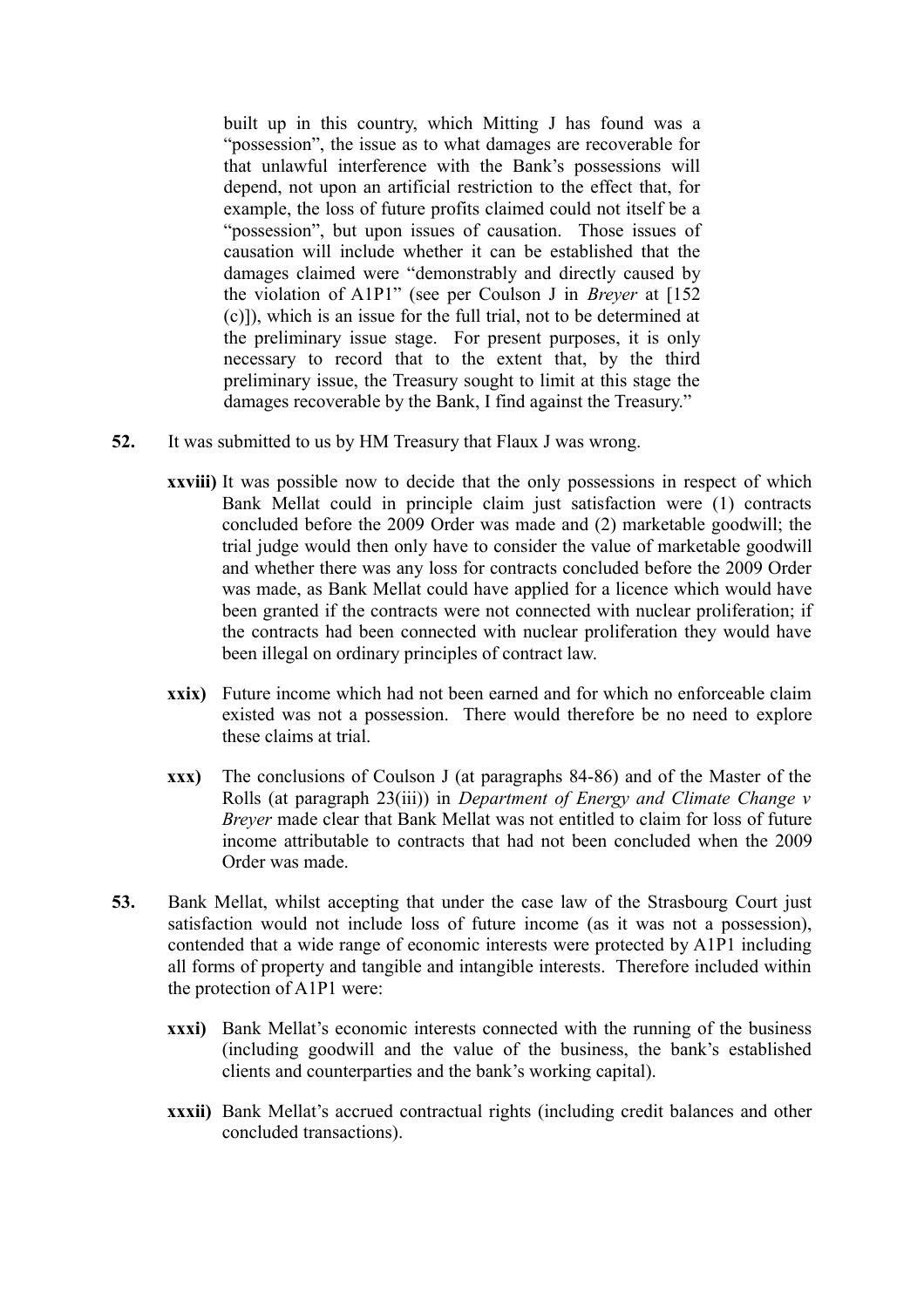**xxxiii)** Bank Mellat's reasonable and legitimate expectations as to future contractual rights. It was accepted that whether any expectations as to future business could be assessed and characterised as a loss of "possessions" was a question of fact for trial, as Bank Mellat would have to establish it had a legitimate expectation sufficient to amount to a possession or asset.

**xxxiv)** Bank Mellat's economic interests as a shareholder in PIB and other banks.

- **54.** I have carefully considered the Strasbourg case law cited to us and, in particular, *In Tre Traktorer Akts. v Sweden* (1989) 13 EHHR 309, *Papamichalopoulos v Greece* (1995) 21 EHHR 439 and the more recent decisions in *Centro Europa 7 Srl and Di Stephano v Italy* (Application n.38433/09, judgment of 7 June 2012) and *Vekony v Hungary* (application 6568/13, judgment of 13 January 2015). I have also examined the domestic case law and, in particular, the analysis of goodwill in the judgment of Kenneth Parker QC (as he then was) in *R (Nicholds) v Security Industry Authority* [2007] 1 WLR 2067 at paragraphs 72-73, the judgments in *R (Countryside Alliance) v Attorney General* [2007] UKHL 719, [2008] 1 AC 719 at paragraphs 20-21 (Lord Bingham) and 128 (Baroness Hale), and the judgments of Coulson J and the Master of the Rolls in *Department of Energy and Climate Change* to which I have already referred*.*
- **55.** There are plainly questions of fact to be determined as to the nature, extent and causation of the losses suffered by Bank Mellat, save those admitted by HM Treasury, and then questions as to the recoverability of such losses as just satisfaction under the case law. There is clearly force in the arguments advanced as to whether any of losses in dispute are or are not recoverable. The significant issue relates to the recovery (if any) in respect of the loss of income from future business. I do not think it helpful at this stage to try and characterise any of the matters in dispute as a threshold question, an artificial restriction or a question of causation. Nor in my view in the absence of findings of fact is it a useful exercise to try to determine as a matter of law what can constitute an equitable award of just satisfaction by further analysis of the case law of the Strasbourg Court and by attempting to reconcile its more open textured and flexible approach to just satisfaction under Article 41 with the traditional common law approach to the calculation of damages.
- **56.** In my judgment all the points made by Bank Mellat and HM Treasury are at this stage of the proceedings fully arguable. Flaux J was right in declining to decide the issue, but as his judgment expressed views on some of the arguments and identified what he considered the issue to be, it is important to make clear that his judgment should not therefore be regarded as determining in any way any point on this issue in this litigation; I expressly decline to express a view, one way or the other, on the correctness of his views on the disputed points. All the points remain open. Until the facts are determined, it would not be helpful for this court to add further observations in relation to this case by expressing its views on what was said by Flaux J in his judgment on this issue. It follows that the trial judge should therefore approach the factual determinations and the application of the law wholly unfettered by any of the views expressed by Flaux J on this issue. The judge should determine on the basis of the facts found all the issues that have been raised in argument, including characterisation and causation.